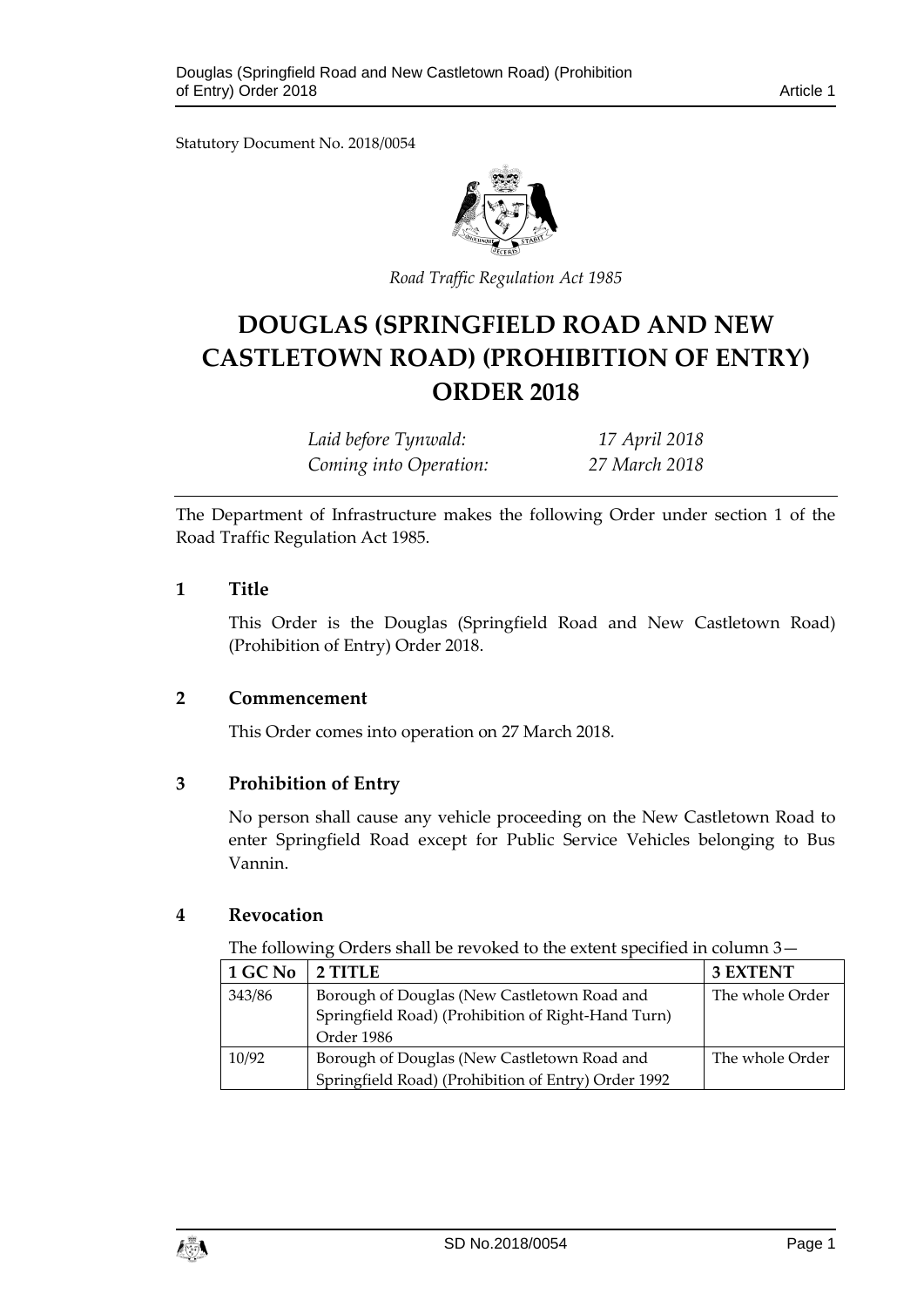Signed by authority of the Minister

# **MADE 23 FEBRUARY 2018**

# **TIM COWIN**

*Highway Services*